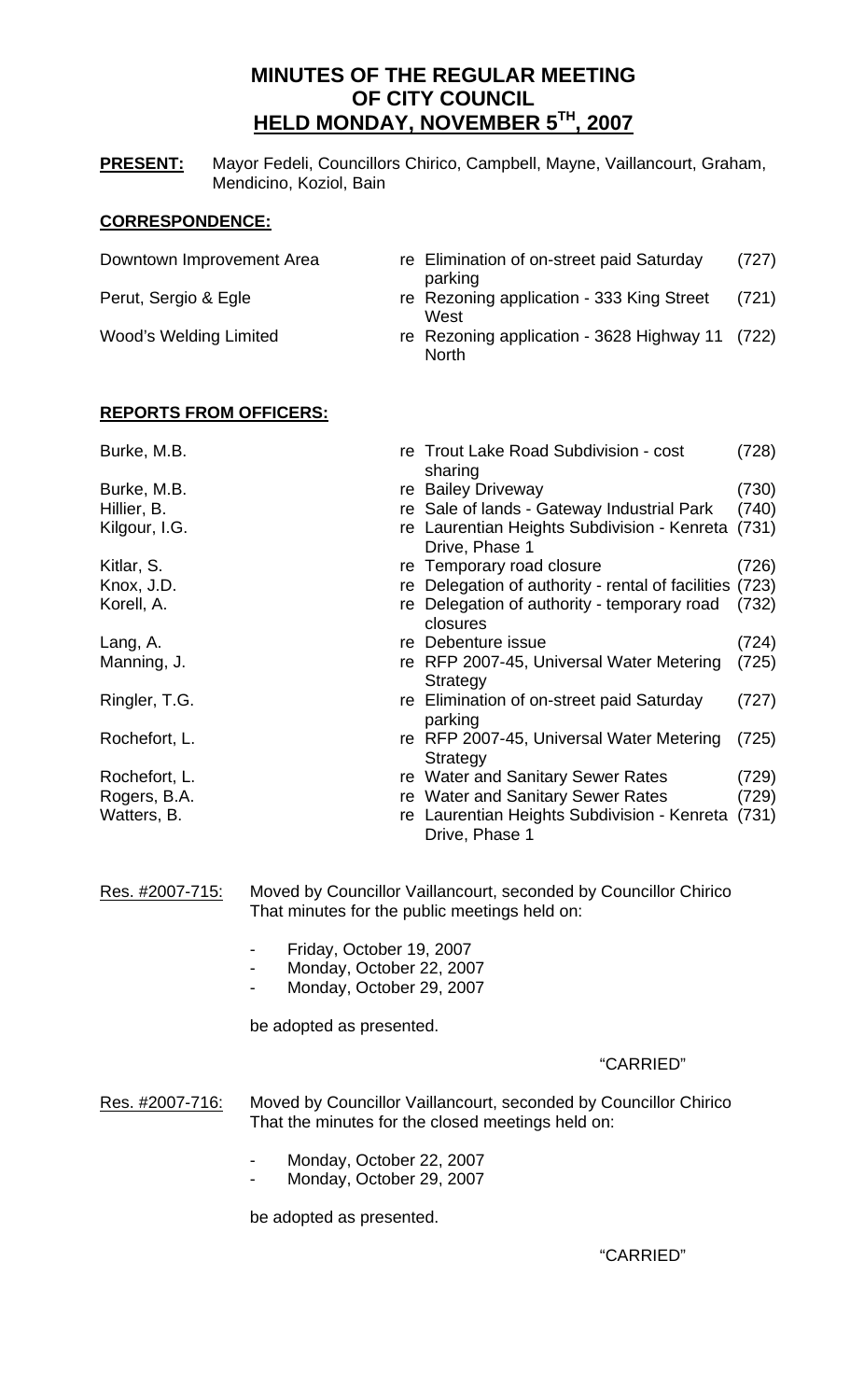Res. #2007-717: Moved by Councillor Bain, seconded by Councillor Vaillancourt That Community Services Committee Report No. 2007-24 relating to:

- *Planning Act* tools under Bill 51

be adopted as presented.

## "CARRIED"

## **COMMUNITY SERVICES COMMITTEE REPORT NO. 2007-24**

November 5, 2007

TO THE COUNCIL OF THE CORPORATION OF THE CITY OF NORTH BAY

Your Worship and Councillors:

The Community Services Committee presents Report No. 2007-24 and recommends:

1. That City staff bring forward the supportive policies regarding *Planning Act* tools under Bill 51 for Council's consideration as part of the new Official Plan.

All of which is respectfully submitted.

 BAIN FEDELI

ASSENTS DISSENTS

Res. #2007-718: Moved by Councillor Koziol, seconded by Councillor Mendicino That Engineering & Works Committee Report No. 2007-06 relating to:

Merrick Landfill Site gull control and impacts on Little Tomiko Lake

be adopted as presented.

"CARRIED"

## **ENGINEERING & WORKS COMMITTEE REPORT NO. 2007-06**

November 5, 2007

TO THE COUNCIL OF THE CORPORATION OF THE CITY OF NORTH BAY

Your Worship and Councillors:

The Engineering & Works Committee presents Report No. 2007-06 and recommends:

1. That Report EEW 2007-036 relating to Merrick Landfill Site gull control and impacts on Little Tomiko Lake be noted and filed.

All of which is respectfully submitted.

ASSENT<u>S</u> DISSENTS KOZIOL MENDICINO GRAHAM FEDELI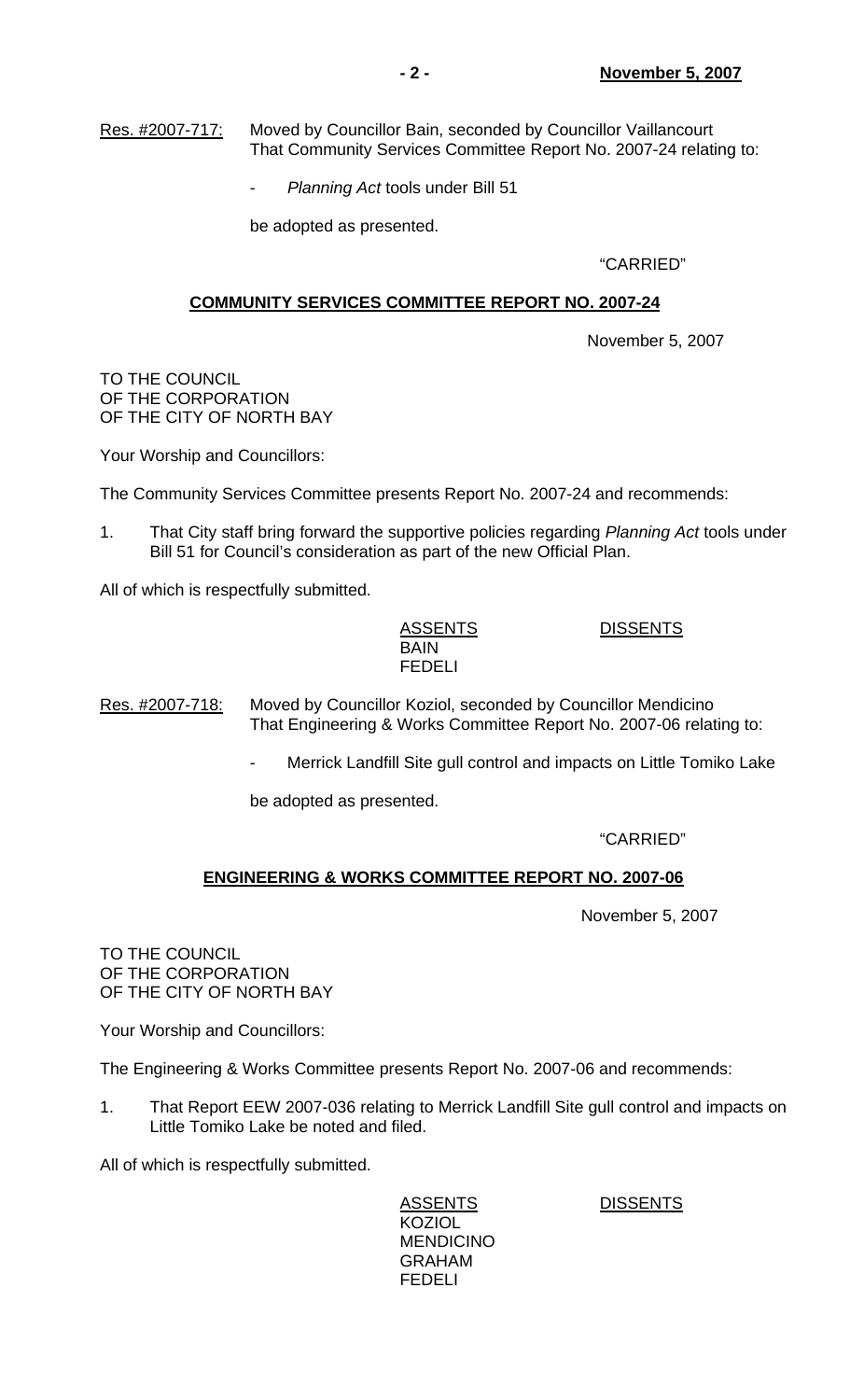Res. #2007-719: Moved by Councillor Koziol, seconded by Councillor Mendicino That Engineering & Works Committee Report No. 2007-07 relating to:

gulls on Little Tomiko Lake

be adopted as presented.

## "CARRIED"

## **ENGINEERING & WORKS COMMITTEE REPORT NO. 2007-07**

November 5, 2007

TO THE COUNCIL OF THE CORPORATION OF THE CITY OF NORTH BAY

Your Worship and Councillors:

The Engineering & Works Committee presents Report No. 2007-07 and recommends:

1. That the Chief Administrative Officer be directed to provide a letter of support to the Ministry of Natural Resources supporting the Little Tomiko Lake Association's application to be permitted to cull gulls on their lake.

All of which is respectfully submitted.

 ASSENTS DISSENTS KOZIOL MENDICINO GRAHAM FEDELI

Res. #2007-720: Moved by Councillor Chirico, seconded by Councillor Campbell That Striking Committee Report No. 2007-05 relating to:

the District of Nipissing Social Services Administration Board

be adopted as presented.

"CARRIED"

## **STRIKING COMMITTEE REPORT NO. 2007-05**

November 5, 2007

TO THE COUNCIL OF THE CORPORATION OF THE CITY OF NORTH BAY

Your Worship and Councillors:

The Striking Committee presents Report No. 2007-05 and recommends as follows:

1. That Mayor Victor Fedeli be appointed to the District of Nipissing Social Services Administration Board for a term to expire November 30, 2010.

All of which is respectfully submitted.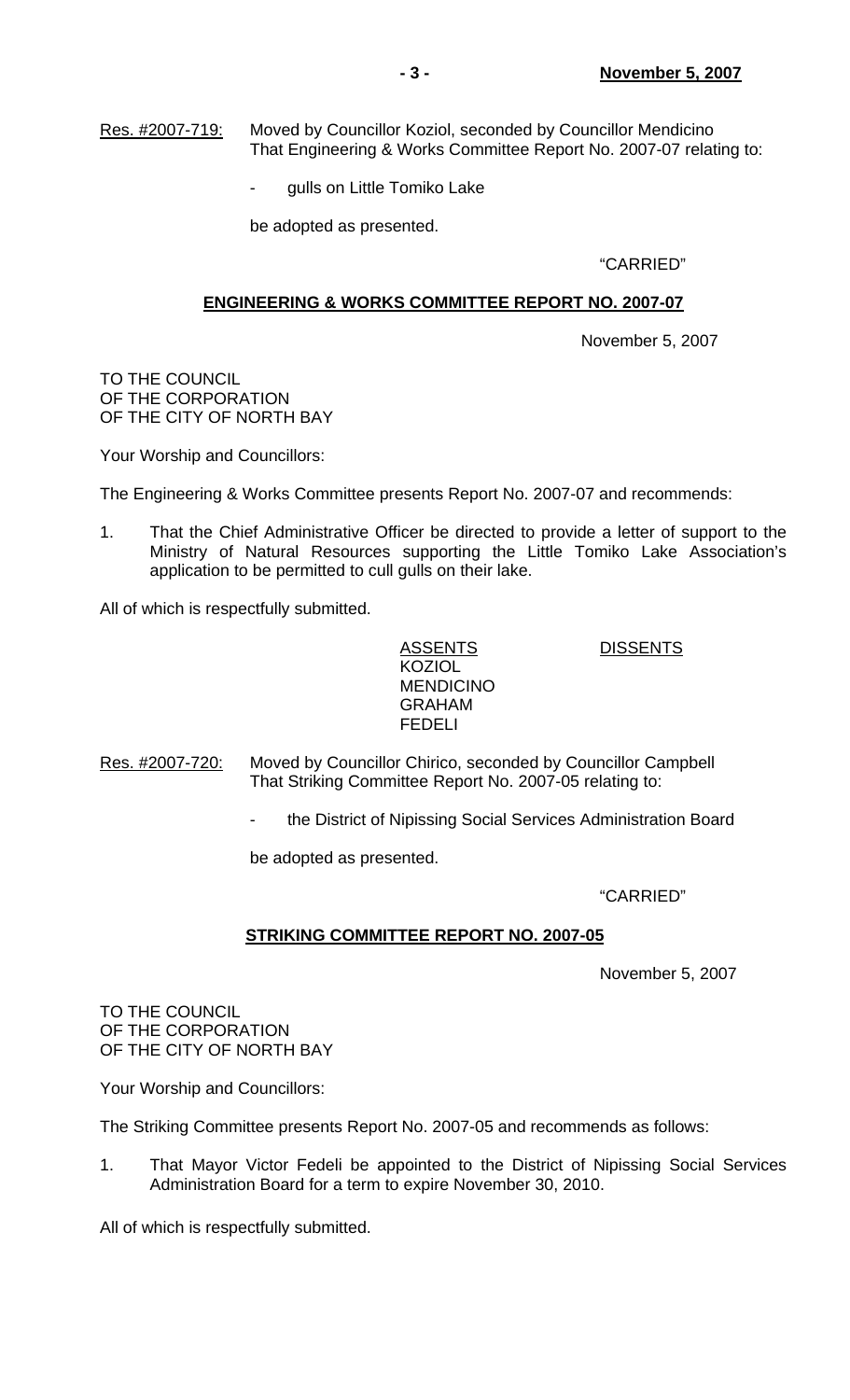## "CARRIED"

Res. #2007-722: Moved by Councillor Bain, seconded by Councillor Vaillancourt That the rezoning application by Wood's Welding Limited - 3628 Highway 11 North be received.

### "CARRIED"

## Res. #2007-723: Moved by Councillor Bain, seconded by Councillor Vaillancourt

- That 1) the Director of Parks Recreation & Leisure Services or his delegate be authorized to enter into agreements associated with the rental of facilities. These activities would include such things as ice and field rental, parks rentals, and arena rentals for conventions, concerts and special events; and
	- 2) Managing Directors be authorized to enter into agreements associated to providing services, so long as the value associated to such agreements are within the designated signing authority defined under the Purchasing By-Law. The City Clerk is a co-signer for record purposes.

#### "CARRIED"

Res. #2007-724: Moved by Councillor Chirico, seconded by Councillor Campbell That Debenture By-Law No. 2007-217 be presented for three (3) readings on November 5, 2007.

## "CARRIED"

- Res. #2007-725: Moved by Councillor Chirico, seconded by Councillor Campbell
	- That 1) North Bay City Council approve a contract be issued to Veritec Consulting Inc. in the amount of \$41,040.00 (GST extra), to develop a Long-Term Water Metering Strategy and source out all funds and options available for installation and financing; and
		- 2) the City Clerk be authorized to present a Capital By-Law authorizing a total expenditure of \$50,000.00 for the Long-Term Water Metering Strategy Project.

#### "CARRIED"

- Res. #2007-726: Moved by Councillor Bain, seconded by Councillor Vaillancourt That the Santa Claus Parade Committee be granted road closures on November 18, 2007 at the following locations:
	- from approximately 9:00 am 12:00 pm on Chippewa Street from Cassells Street to Cité
	- from approximately  $9:00$  am  $-$  12:00 pm on High Street from Princess Street to Olive
	- from approximately 11:30 am 1:30 pm on Main Street from Cassells Street to Foran Street.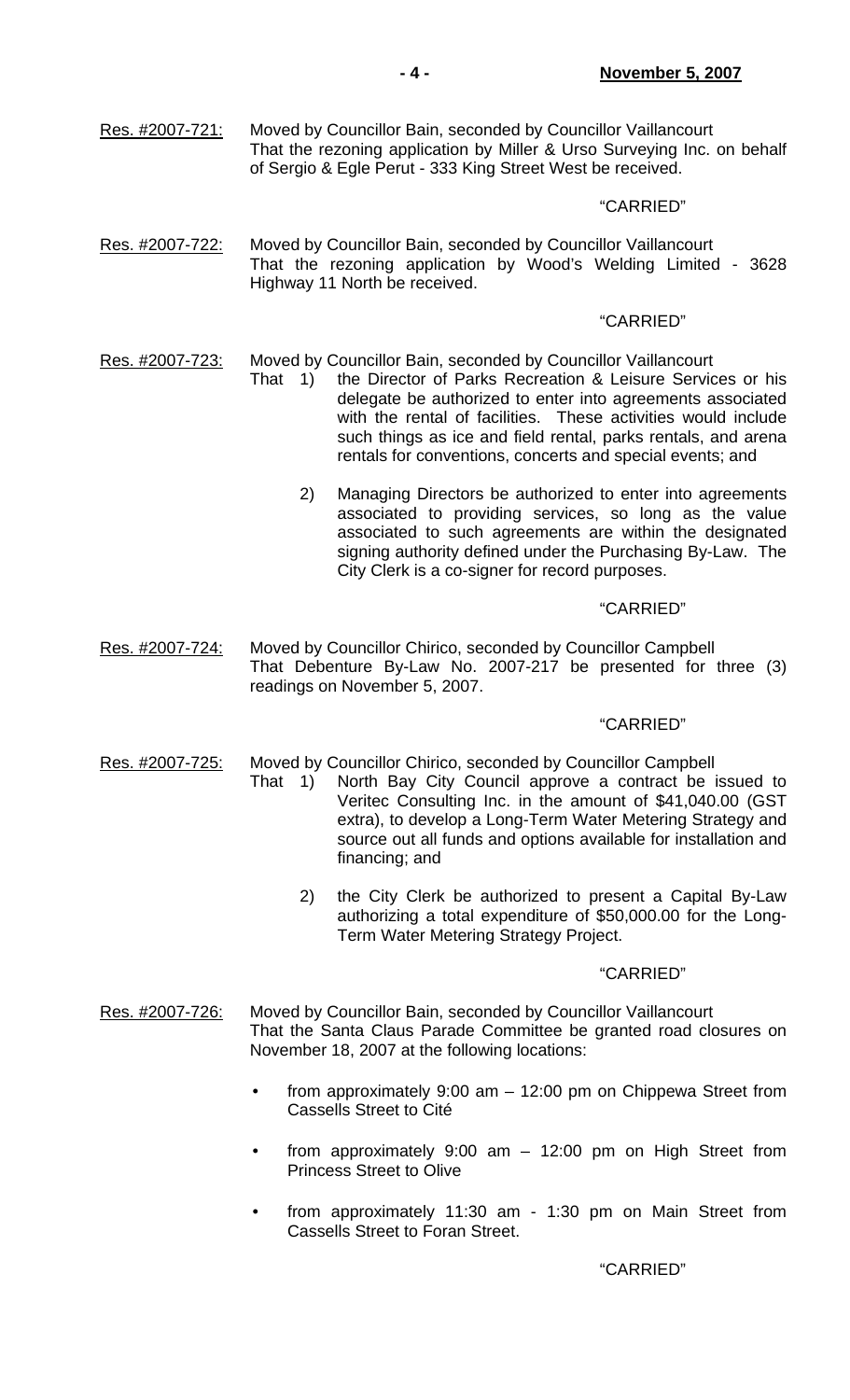Res. #2007-727: Moved by Councillor Mendicino, seconded by Councillor Vaillancourt That the letter from the Downtown Improvement Area dated September 13, 2007 and the report from T.G. Ringler dated October 30, 2007 relating to the elimination of on-street paid Saturday parking be referred to the General Government Committee for the 2008 budget process.

#### "CARRIED"

Councillor Mayne declared a conflict of interest on the above matter as he is a business owner in the Downtown Improvement Area.

Res. #2007-728: Moved by Councillor Chirico, seconded by Councillor Campbell That Council not authorize an amendment to the 1990 Trout Lake road Subdivision Agreement to expand the benefiting area from the oversizing of storm sewers due to another agreement regarding the work.

#### "CARRIED"

Res. #2007-729: Moved by Councillor Chirico, seconded by Councillor Campbell That Report CORP 2007-166 relating to the 2008 Water and Sanitary Sewer Rates be referred to the General Government Committee and for a Public Meeting.

#### "CARRIED"

Res. #2007-730: Moved by Councillor Mayne, seconded by Councillor Campbell That the report from M.B. Burke dated October 22, 2007 relating to the Bailey Driveway be referred to the General Government Committee.

#### "CARRIED"

Res. #2007-731: Moved by Councillor Bain, seconded by Councillor Vaillancourt

- That 1) the Mayor and City Clerk be authorized to sign the Subdivision Agreement with Laurentian Heights Limited for Kenreta Drive - Phase 1 to support the creation of ten (10) lots and
	- 2) the Mayor and City Clerk be authorized to sign the Final Plan of Subdivision subject to receipt of all security, easements and all other Subdivision Agreement requirements.

#### "CARRIED"

Record of Vote *(Upon Request of Councillor Campbell)*

- Yeas: Councillors Vaillancourt, Chirico, Mendicino, Bain, Graham, Koziol, Mayne, Mayor Fedeli
- Nays: Councillor Campbell
- Res. #2007-732: Moved by Councillor Koziol, seconded by Councillor Mendicino That Council delegate to the City Engineer, the authority to approve temporary road closures for the purpose of special events and infrastructure construction.

"CARRIED"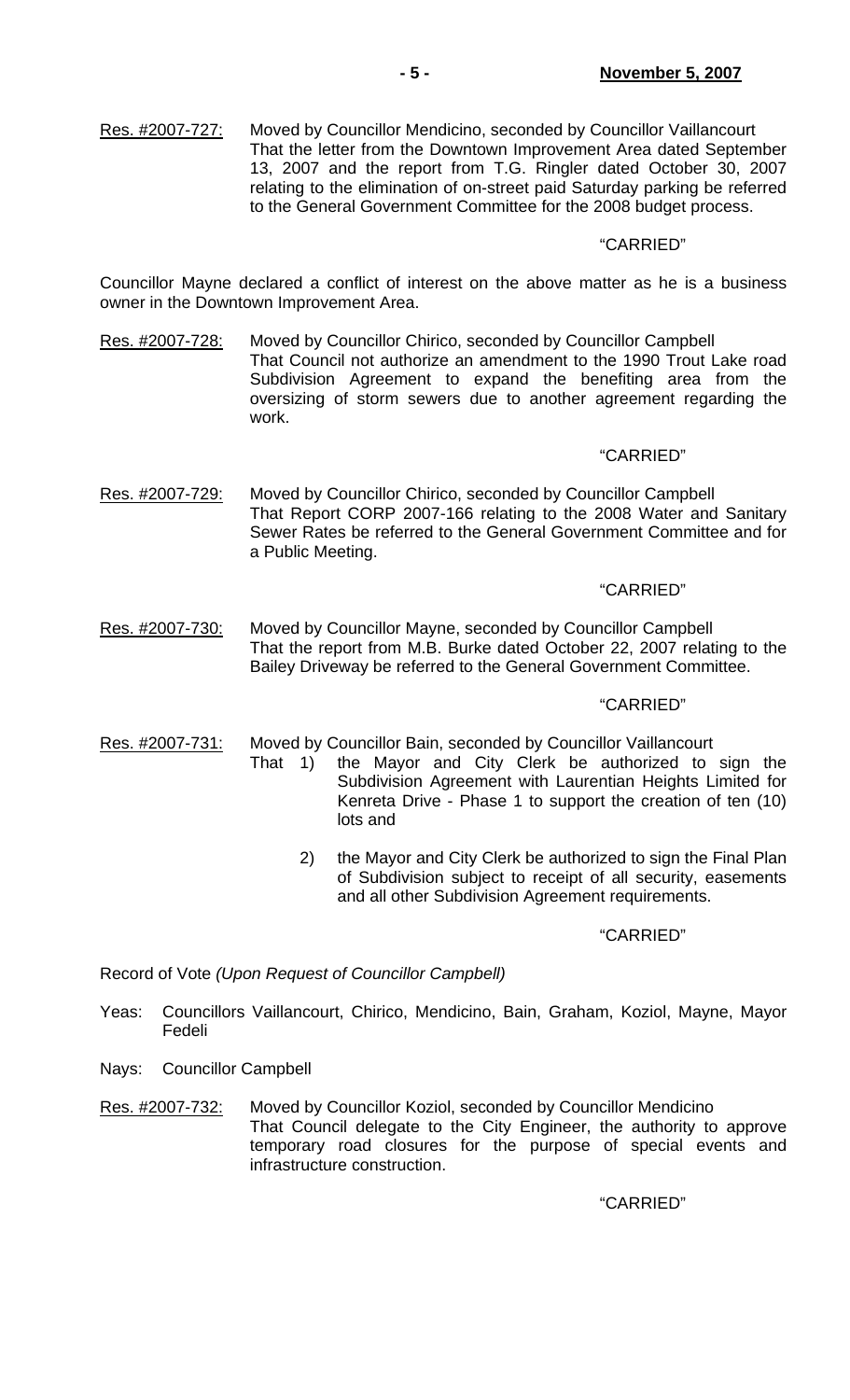Res. #2007-733: Moved by Councillor Chirico, seconded by Councillor Campbell That the following by-laws be read a first and second time:

By-Law No. 2007-215 to adopt the Corporate Hiring Policy.

 By-Law No. 2007-217 to authorize the borrowing upon installment debentures in the principal amount of \$4,900,000.

#### "CARRIED"

Res. #2007-734: Moved by Councillor Chirico, seconded by Councillor Campbell That the following by-laws be a third time and passed:

By-Law No. 2007-215 to adopt the Corporate Hiring Policy.

 By-Law No. 2007-217 to authorize the borrowing upon installment debentures in the principal amount of \$4,900,000.

#### "CARRIED"

Res. #2007-735: Moved by Councillor Bain, seconded by Councillor Vaillancourt That the following by-law be read a first and second time:

> By-Law No. 2007-219 to execute a Subdivision Agreement with Laurentian Heights Limited relating to Kenreta Drive - Phase 1.

#### "CARRIED"

Res. #2007-736: Moved by Councillor Bain, seconded by Councillor Vaillancourt That the following by-law be read a third time and passed:

> By-Law No. 2007-219 to execute a Subdivision Agreement with Laurentian Heights Limited relating to Kenreta Drive - Phase 1.

### "CARRIED"

Res. #2007-737: Moved by Councillor Bain, seconded by Councillor Vaillancourt WHEREAS by way of Regulations under the *Safe Drinking Water Act*, the Province of Ontario has put in legislation that requires municipalities to both, test for lead in the water system inside of residential dwellings and to license their municipal drinking water system;

> AND WHEREAS the Province of Ontario has by way of these regulations downloaded significant costs to municipalities without providing funding to offset these significant costs;

> AND WHEREAS The Corporation of the City of North has estimated the costs to implement these legislated requirements to be \$1,000,000.00 over the next three (3) years;

> AND WHEREAS The Corporation of the City of North Bay will have no other recourse but to recover these costs through the water bills issued to its' residents;

> BE IT THEREFORE RESOLVED THAT the Province of Ontario be asked to upload the costs or provide funding to allow municipalities to meet these new legislated requirements;

> AND FURTHER BE IT RESOLVED THAT a copy of this resolution be forwarded to Monique Smith, MPP (Nipissing); John Gerretsen, Minister